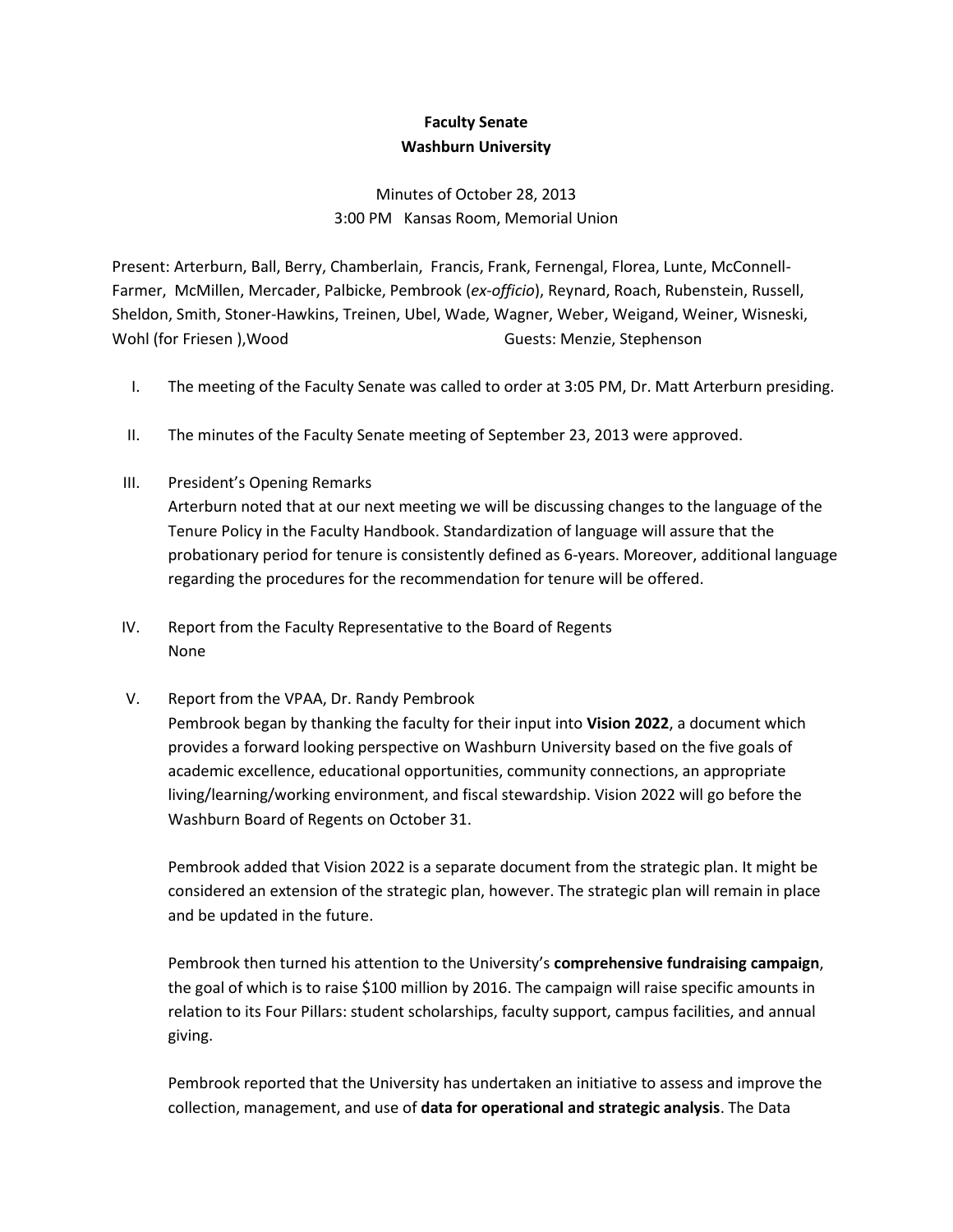Management and Analysis (DMA) Steering Committee has already contacted data users at the University, and a vendor will assist in the project so that objectives will be met in a timely way. Training opportunities which will upgrade faculty and staff skill sets will occur. As data will become more accessible, greater opportunity for professional resources from Institutional Research and Information Technology will assist with the strategic use of data. Restructuring of resources will assist in this process.

In conclusion, Pembrook announced that the November 7 Faculty Dinner will center around defining aspects of the **Center for Teaching Excellence and Learning (C-TEL)**, part of the quality initiative project.

- VI. Faculty Senate Committee Reports
	- A. The Academic Affairs Committee Minutes of October 21, 2013 were accepted.
	- B. The Academic Affairs Committee Minutes of September 16, 2013 were accepted.
	- C. The Academic Affairs Committee Minutes of April 15, 2013 were accepted.
	- D. The Faculty Affairs Committee Minutes of September 30, 2013 were accepted.
	- E. The Faculty Affairs Committee Minutes of September 16, 2013 were accepted.
	- F. The Faculty Affairs Committee Minutes of October 29, 2012 were accepted.
- VII. University Committee Minutes
	- A. The Assessment Committee Minutes of September 12, 2013 were accepted.
	- B. The Faculty Development Steering Committee Minutes of October 4, 2013 were accepted.
	- C. The Faculty Development Steering Committee Minutes of September 6, 2013 were accepted.
	- D. The International Education/International WTE Committee Minutes of October 10, 2013 were accepted.
	- E. International Education/International WTE Committee Minutes of September 12, 2013 were accepted.
	- F. Library Committee Minutes of September 25, 2013 were accepted.
	- G. Sabbatical Committee Minutes (Sweet Sabbatical) of September 25, 2013 were accepted.
- VIII. Old Business

Before action items 13-12 through 13-16 are forwarded to the general faculty, the Academic Affairs Committee approval date will be changed from 9/30/13 to 9/16/13 on each document.

- A. 13-12 Change in the Minor in Communications was approved: It will be forwarded to the general faculty. –Kathy Menzie presented 13-12 to the Faculty Senate.
- B. 13-13 New Minors in Kinesiology was approved: It will be forwarded to the general faculty. –Roy Wohl presented 13-13 to the Faculty Senate.
- C. 13-14 New Associate of Liberal Studies Degree was approved: It will be forwarded to the general faculty. –Laura Stephenson presented 13-14 to the Faculty Senate.